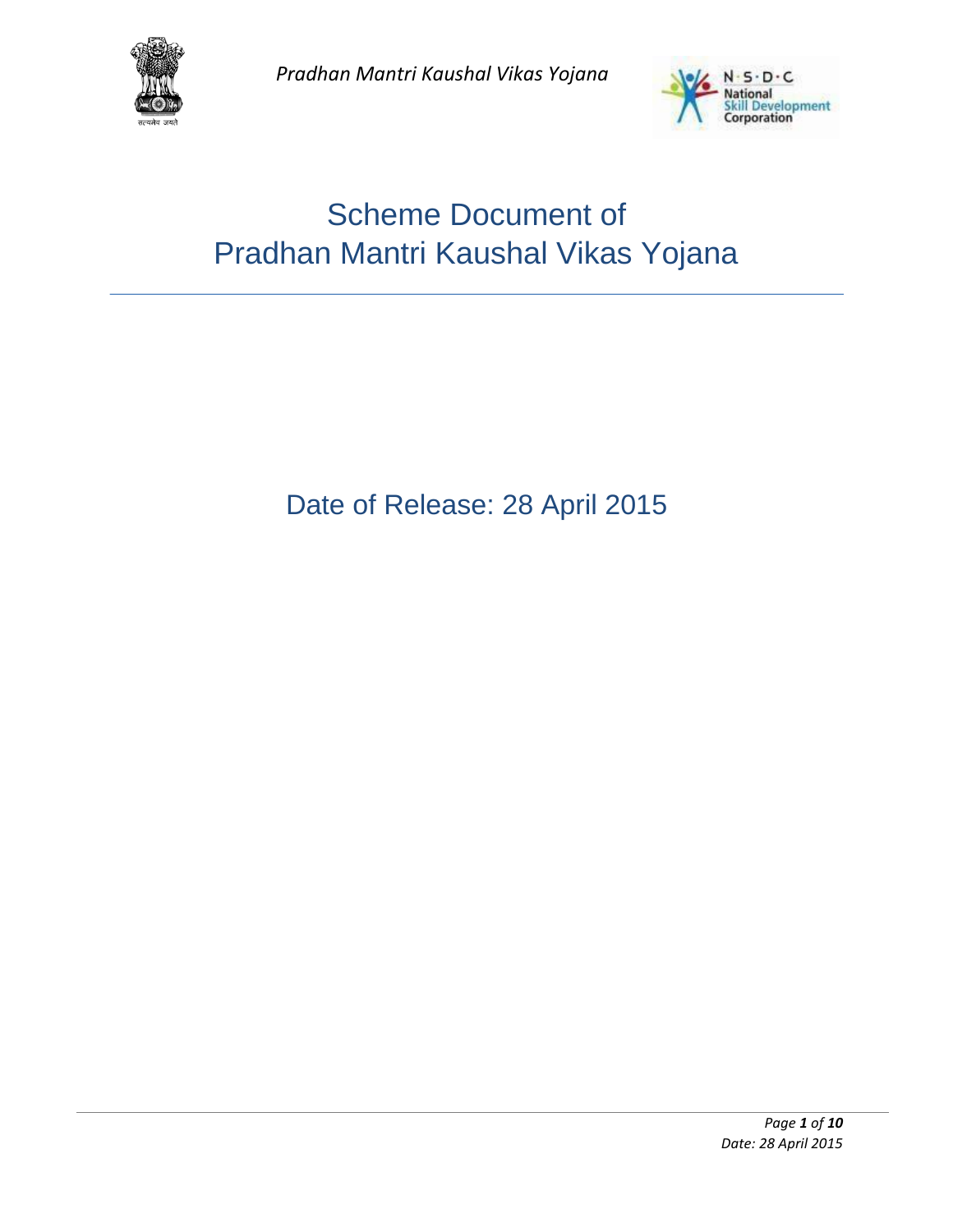



## Table of Contents

| 1. |                                                                                      |  |
|----|--------------------------------------------------------------------------------------|--|
| 2. |                                                                                      |  |
| 3. |                                                                                      |  |
| 4. |                                                                                      |  |
|    |                                                                                      |  |
|    |                                                                                      |  |
|    |                                                                                      |  |
|    |                                                                                      |  |
|    |                                                                                      |  |
|    | 4.3 Training Content (Improved curricula, better pedagogy and trained instructors) 5 |  |
|    |                                                                                      |  |
|    |                                                                                      |  |
|    |                                                                                      |  |
|    |                                                                                      |  |
|    |                                                                                      |  |
|    |                                                                                      |  |
|    |                                                                                      |  |
|    |                                                                                      |  |
|    |                                                                                      |  |
|    |                                                                                      |  |
|    |                                                                                      |  |
| 5. |                                                                                      |  |
| 6. |                                                                                      |  |
| 7. |                                                                                      |  |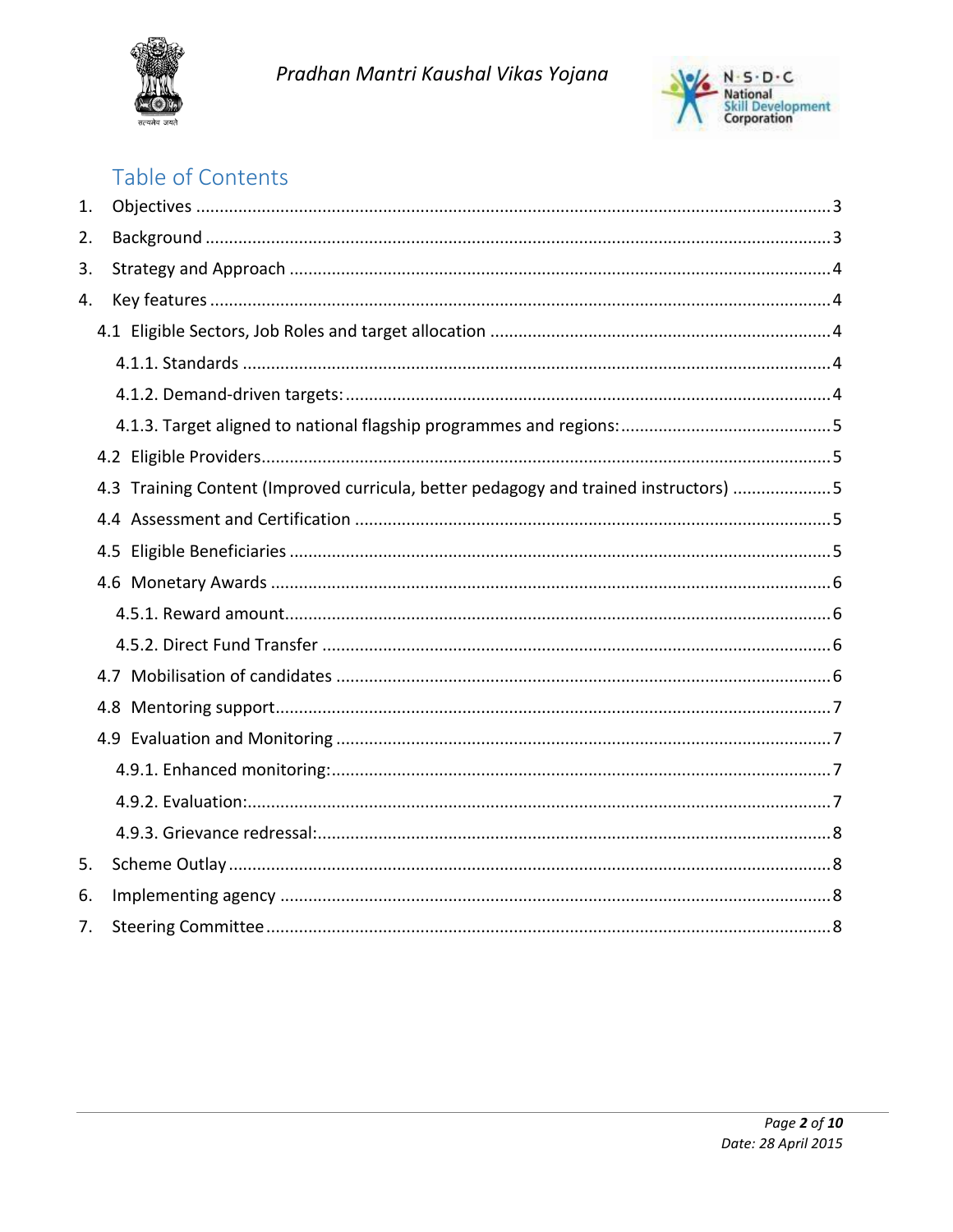



## <span id="page-2-0"></span>**1. Objectives**

The objective of this Scheme is to encourage skill development for youth by providing monetary rewards for successful completion of approved training programs. Specifically, the Scheme aims to:

- Encourage standardization in the certification process and initiate a process of creating a registry of skills
- Enable and mobilize a large number of Indian youth to take up skill training and become employable and earn their livelihood. Increase productivity of the existing workforce and align the training and certification to the needs of the country.
- Provide Monetary Awards for Skill Certification to boost employability and productivity of youth by incentivizing them for skill trainings
- Reward candidates undergoing skill training by authorized institutions at an average monetary reward of Rs. 8,000 (Rupees EightThousand) per candidate.
- Benefit 24 lakh youth at an approximate total cost of Rs. 1,500 Crores.

## <span id="page-2-1"></span>**2. Background**

Currently, only a very small proportion of India's workforce has any formal skill training. Not surprisingly therefore several sectors of the country's economy face shortage of skilled people and are mired with low productivity levels due to poor quality of workforce. At the same time, large sections of the country's youth are looking for economic and livelihood opportunities. In this context, skill development has become a key priority area for the country. This is not only essential for economic development, but would help to fulfil youth aspirations for good quality, better paid jobs and self-employment opportunities. This would also enable the country to take advantage of its favourable demographic profile. With a large pool of skilled people, India has an opportunity to become a skill provider for the world, particularly the ageing developed world.

Pradhan Mantri Kaushal Vikas Yojana (PMKVY) is the flagship outcome-based skill training scheme of the new Ministry of Skill Development & Entrepreneurship (MSDE). This skill certification and reward scheme aims to enable and mobilize a large number of Indian youth to take up skill training and become employable and earn their livelihood. Under the scheme, monetary reward would be provided to trainees who are successfully trained, assessed and certified in skill courses run by affiliated training providers. This will boost the productivity of the country's workforce by enabling them to acquire high quality skill training across a range of sectors. It will also bring about a paradigm shift from input-based to outcome-based skill training in the country. It also seeks to significantly scale up skill training activities in the country and enable skill training to happen at a fast pace without compromising quality. Institutional arrangements comprising of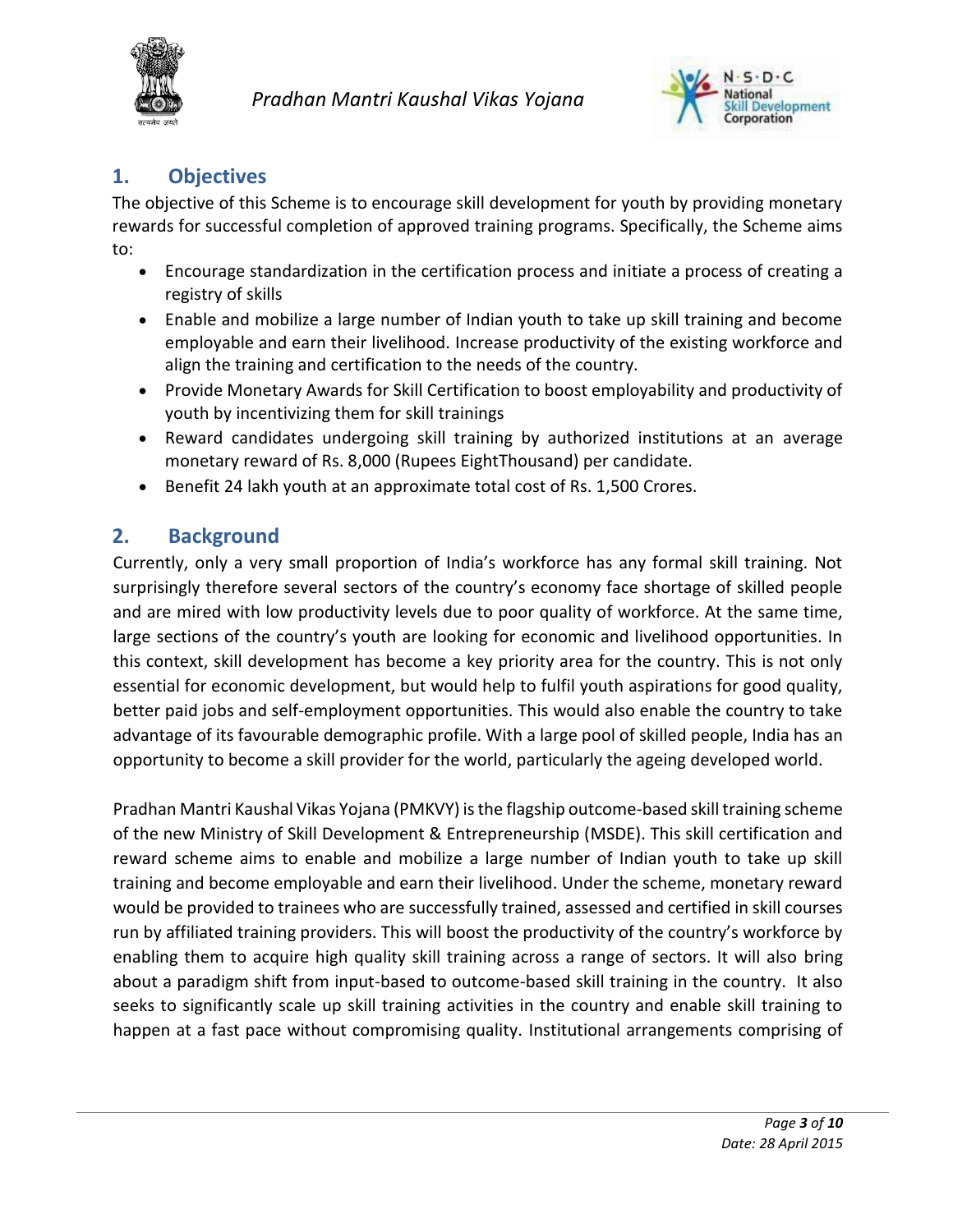



the National Skill Development Corporation (NSDC), Sector Skill Councils (SSCs), Assessing agencies and Training Partners are already in place for implementation of the scheme.

## <span id="page-3-0"></span>**3. Strategy and Approach**

- i. The Scheme will provide monetary incentives for successful completion of marketdriven skill training and certification to approximately twenty four lakh youth in in a span of one year from the date of implementation of the scheme.
- ii. This Scheme shall be implemented through Public-Private and Public-Public partnerships.
- iii. NSDC will be the implementing agency for this Scheme.
- iv. All trainings and certification under Recognition of Prior Learning will be specifically oriented for developing skills in specific growth sectors.
- v. Assessment and training bodies for all purposes of the Scheme will be separate and no overlap of roles will be allowed to maintain transparency and objectivity.
- vi. The monetary reward will be wholly funded by the Ministry of Skill Development and Entrepreneurship, Government of India and will be affected through bank transfer to the beneficiaries' accounts. For facilitating the smooth disbursement as prescribed under the scheme, the entire money along with the additional implementation fund will be transferred to National Skill Development Fund for further utilization by NSDC.
- vii. Definitions of terms and expansions of acronyms used in this document are listed in Annexure 1.

## <span id="page-3-2"></span><span id="page-3-1"></span>**4. Key features**

#### **4.1 Eligible Sectors, Job Roles and target allocation**

<span id="page-3-3"></span>4.1.1. Standards

Training will be done against standards (National Occupational Standards - NOS and Qualification Packs - QPs for specific job roles) formulated by industry-driven bodies, namely the Sector Skills Councils (SSCs). The job roles identified by SSCs for Level 1 to Level 4 is aligned with NSQF and aim to target school/ college dropout.

## <span id="page-3-4"></span>4.1.2. Demand-driven targets:

Based on assessment of skill demand and the 'Skill Gap Studies', target for skill training would be allocated to sector skill councils by NSDC in consultation with the SSCs, States/UTs and the Central Ministries/Departments under the oversight of the Steering Committee of PMKVY.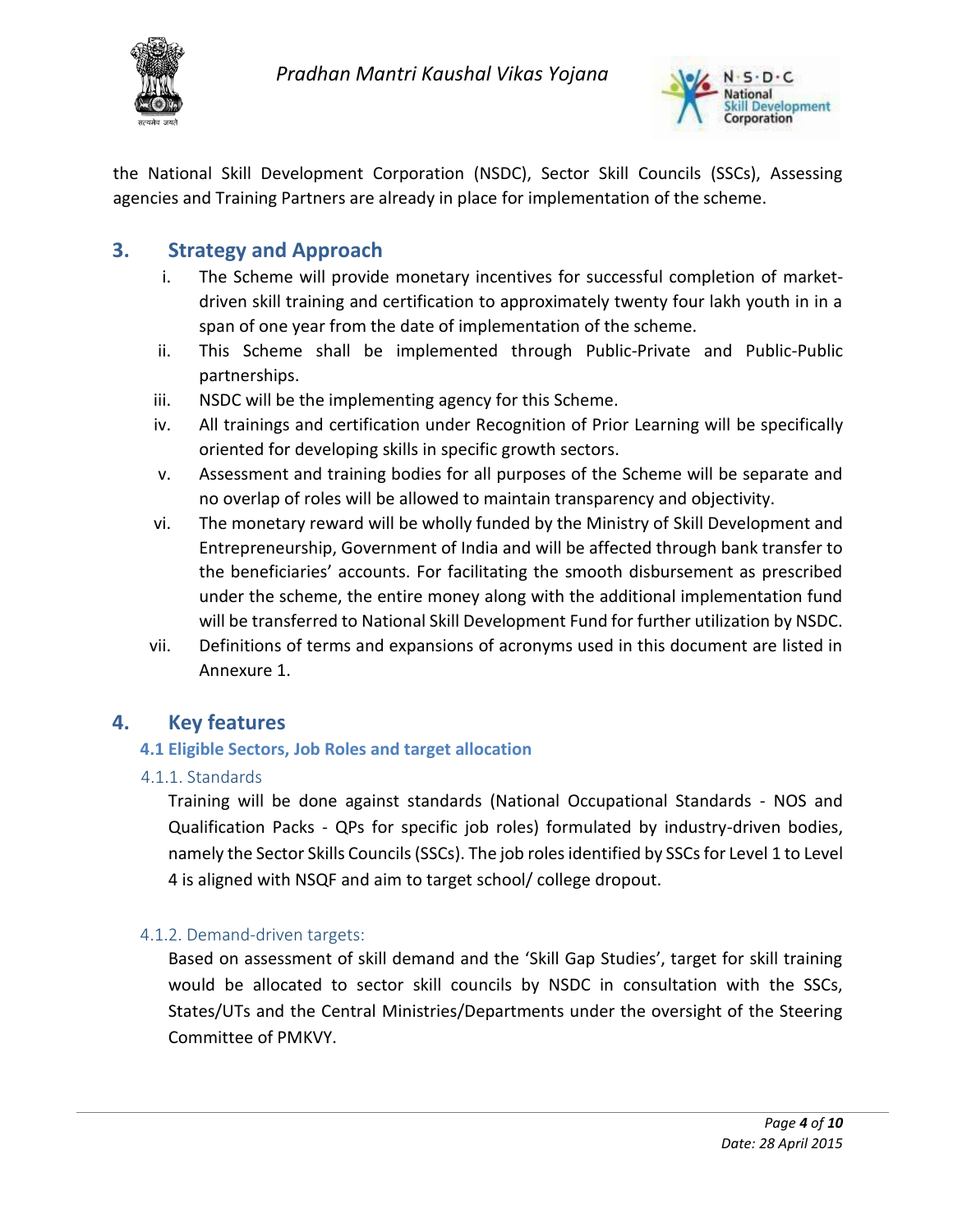



#### <span id="page-4-0"></span>4.1.3. Target aligned to national flagship programmes and regions:

Target for skill training would be aligned to the demand from the Central Government's flagship programmes, such as - 'Swachh Bharat', 'Make in India', 'Digital India', 'National Solar Mission' and so on.

#### <span id="page-4-1"></span>**4.2 Eligible Providers**

NSDC training partners undergo due diligence before being registered with NSDC. Government affiliated training centres and other training partners will be approved by the SSCs on the basis of guidelines issued by NSDC. Under PMKVY, even the government affiliated training providers will undergo due diligence as per the process manual. Each training partner would be responsible for its entire franchisee network and the infrastructure of training centers. The same will be part of the monitoring process. Only first level of franchising would be allowed but the same should be declared in advance.

#### <span id="page-4-2"></span>**4.3 Training Content (Improved curricula, better pedagogy and trained instructors)**

While, the thrust would be on outcomes in terms of third party assessment/certification, training providers to focus on improved curricula, better technology enabled pedagogy and upgrading the capacity of instructors to enable the overall ecosystem for high quality skill training in the country. All skill training would include soft skill training, personal grooming, behavioural change for cleanliness, and good work ethics as a part of the training curricula.

#### <span id="page-4-3"></span>**4.4 Assessment and Certification**

Third party assessments for skill training will be done based on national (and often) global standards. Under PMKVY, trainees with prior experience or skills and competencies will be assessed and they will also be given monetary rewards for undergoing assessments. This will be an important step towards recognising the skills possessed by workers working in the informal sector and their inclusion. This will also facilitate the process of skill upgradation and re-skilling of the existing workforce. The focus of RPL would be on those job-roles/sectors in which it is most desired.

#### <span id="page-4-4"></span>**4.5 Eligible Beneficiaries**

In line with the objectives stated above, this Scheme is applicable to any candidate of Indian nationality who: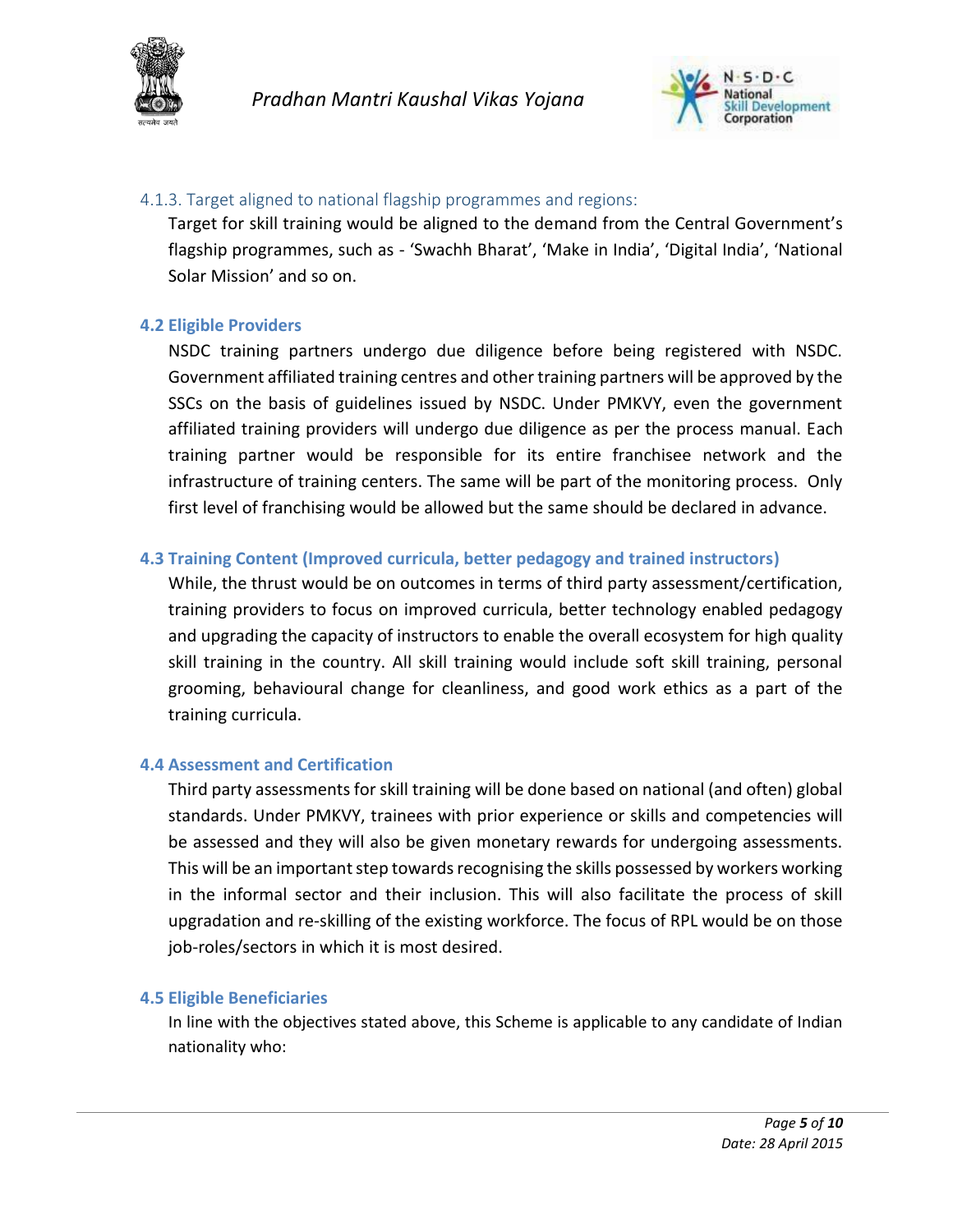



- a) undergoes a skill development training in an eligible sector by an eligible training provider as defined above;
- b) is certified during the span of one year from the date of launch of the scheme by approved assessment agencies as defined above;
- c) is availing of this monetary award for the first and only time during the operation of this Scheme.
- d) Any other criteria as defined by the Sector Skill Councils for respective job roles

#### <span id="page-5-0"></span>**4.6 Monetary Awards**

#### <span id="page-5-1"></span>4.5.1. Reward amount

Monetary reward for various job roles within a sector varies for different as per job role levels. This amount would be arrived at after taking various factors like cost of training, willingness of trainees for pay and other relevant factors into consideration. Higher incentives will be given to training in manufacturing, construction and plumbing sectors.

|                    | <b>For Skills Training</b>                                  |                      | For Recognition of Prior Learning (RPL)             |                      |
|--------------------|-------------------------------------------------------------|----------------------|-----------------------------------------------------|----------------------|
| <b>NSQF Levels</b> | Manufacturing,<br>Plumbing &<br><b>Construction sectors</b> | <b>Other sectors</b> | Manufacturing,<br>Plumbing<br>&Construction sectors | <b>Other sectors</b> |
| Level $1 & 82$     | 7,500                                                       | 5,000                |                                                     |                      |
| Level 3 & 4        | 10,000                                                      | 7,500                | 2,500                                               | 2,000                |
| Level 5 & 6        | 12,500                                                      | 10,000               |                                                     |                      |

#### <span id="page-5-2"></span>4.5.2. Direct Fund Transfer

PMKVY will follow complete transparent funding of skill training without any intermediaries with monetary rewards directly transferred to the trainee's bank account. Aadhaar number will be used for unique identification of each candidate.

#### <span id="page-5-3"></span>**4.7 Mobilisation of candidates**

Awareness building & mobilization activities would be carried out with the involvement of local State and district governments as well as involve Members of Parliament in the activities to ensure greater outreach and ownership. A 'camp-based' approach by organizing 'Kaushal Melas' to disseminate information about various skill training options, outline possible career paths and income generation potential once the training is imparted would be held in every district. Efforts will be made to ensure that the coverage of the scheme is across all the 543 constituencies in India. Skill Yatras will be explored to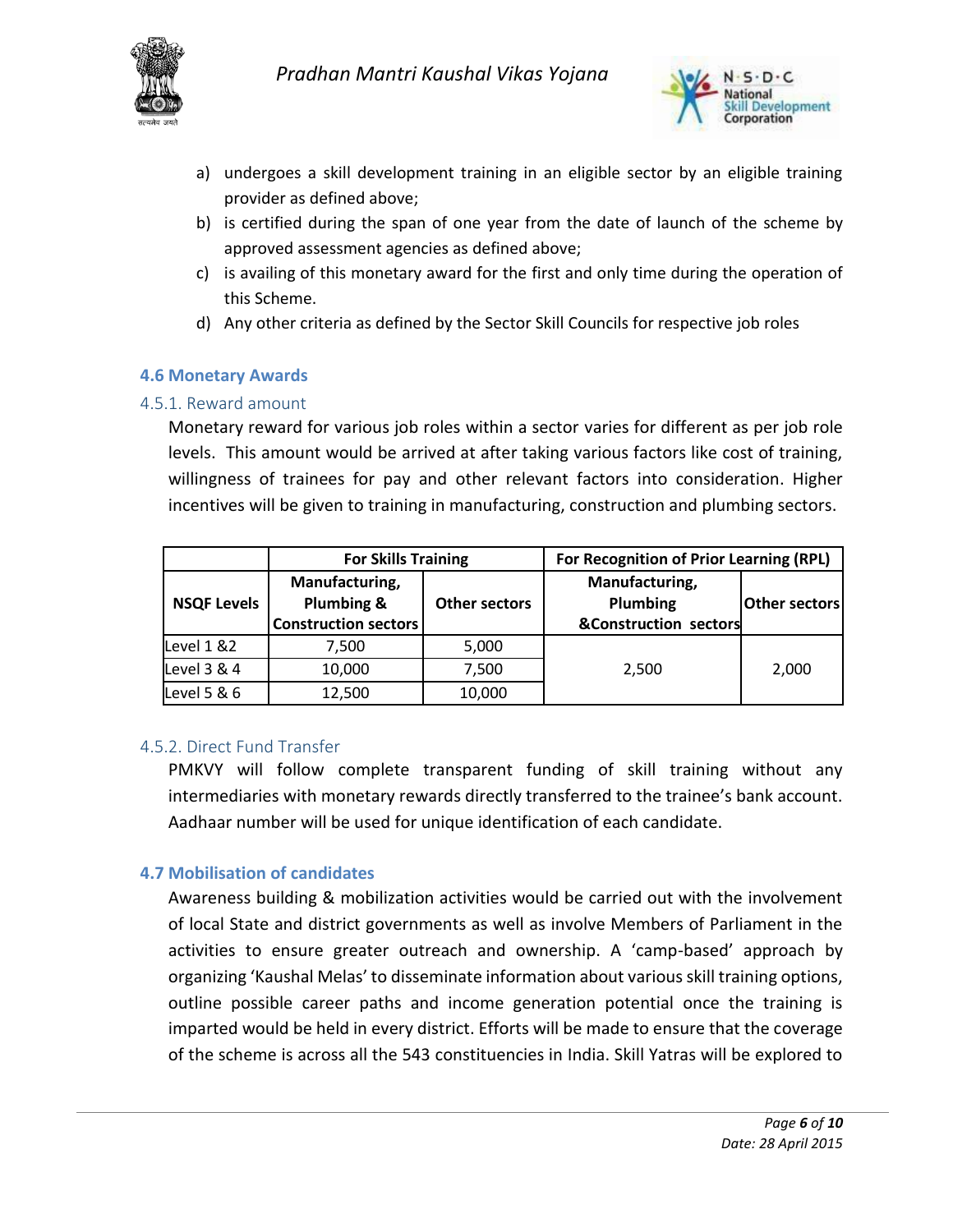



take awareness to the hinterlands and include live demonstration of skills. Nongovernmental and community-based organizations would be involved in this activity to ensure widest possible reach and create an environment for skilling in the country. This would be supplemented with specialised and standardized branding and communication packages through mass media and social media. Periodic surprise checks and audits of the mobilisation phase would be conducted to ensure its continued efficacy.

#### <span id="page-6-0"></span>**4.8 Mentoring support**

A mentorship programme will be created in order to support trainees who have successfully completed the training programme and are in the process of looking for employment opportunities. Training providers will be responsible for identifying mentors who will support and guide trainees in the post-training phase. These mentors will provide career guidance and counselling for trainees once they have completed training and will also help connect them to employment opportunities. This mentorship programme will also facilitate the tracking of trainees in the post training phase.

#### <span id="page-6-1"></span>**4.9 Evaluation and Monitoring**

#### <span id="page-6-2"></span>4.9.1. Enhanced monitoring:

To monitor the training process, SSCs will be tasked with verifying and recording details of all training centres on the Skill Development Management System (SDMS), and ascertain quality of training locations and courses through certified assessors during the time of assessments. SSCs will also be responsible for certifying the training curriculum and for ensuring that it is aligned to QPs of job roles. In addition, SSCs will be tasked with certifying all trainers for the Scheme. Audit checks and surprise visits to training centres will also be conducted to ensure enhanced monitoring. Assessing process could be more technology driven and could also be carried out in CCTV environment.

#### <span id="page-6-3"></span>4.9.2. Evaluation:

Trainee feedback based on validated standard format verified at the time of assessment will become the key element of the evaluation framework to assess the effectiveness and scale up of PMKVY in future.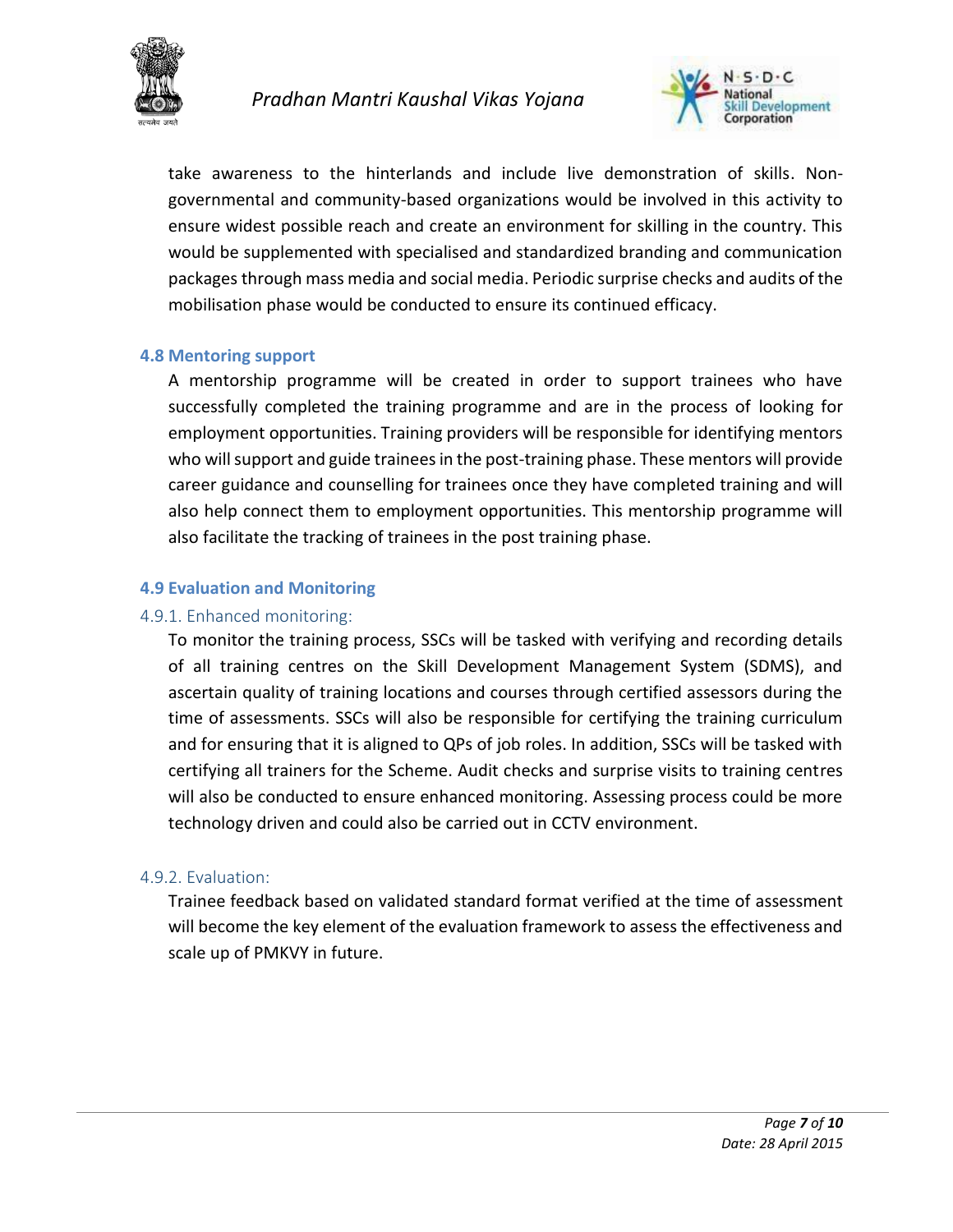



#### <span id="page-7-0"></span>4.9.3. Grievance redressal:

A proper grievance redressal mechanism would be put in place. Online Citizen's Portal would be set up to disseminate information about PMKVY. This would also serve as a platform for redressal of grievances. The portal would also include a complete database of all available courses and training centres under PMKVY.

## <span id="page-7-1"></span>**5. Scheme Outlay**

Following is the PMKVY outlay:

|                                                                     | <b>Average Reward</b><br>Amount (Rs.) | <b>Physical Target</b><br>(Number of trainees in<br>lakh) | <b>Financial target</b><br>(Rs.in crore) |
|---------------------------------------------------------------------|---------------------------------------|-----------------------------------------------------------|------------------------------------------|
| <b>Fresh Trainings</b>                                              | 8000                                  | 14                                                        | 1120                                     |
| <b>RPL</b>                                                          | 2200                                  | 10                                                        | 220                                      |
| Sub total                                                           | 1340                                  |                                                           |                                          |
| Awareness and mobilization (5%)                                     | 67                                    |                                                           |                                          |
| Incentives for supplementary mentorship and placement services (5%) | 67                                    |                                                           |                                          |
| Administrative expenses (2%)                                        | 26                                    |                                                           |                                          |
| <b>Total</b>                                                        |                                       | 24                                                        | 1500                                     |

## <span id="page-7-2"></span>**6. Implementing agency**

The scheme will be implemented through the National Skill Development Corporation (NSDC).

## <span id="page-7-3"></span>**7. Steering Committee**

Steering Committee for PMKVY would be responsible for providing direction for implementation of the scheme. The Steering Committee will be empowered to review the framework and make suitable modification as and when required in the scheme. The Committee will oversee dynamic fixation of targets for skilling, amount of monetary reward by job roles, activities related to awareness building and trainee mobilization, mentorship support. The Steering Committee may appoint sub-committees at national or state level (s) to assist in exercise of its functions. It is recommended that sub-committees at the district level are also formed especially to focus on awareness and mobilization activities, as well as for monitoring of the scheme.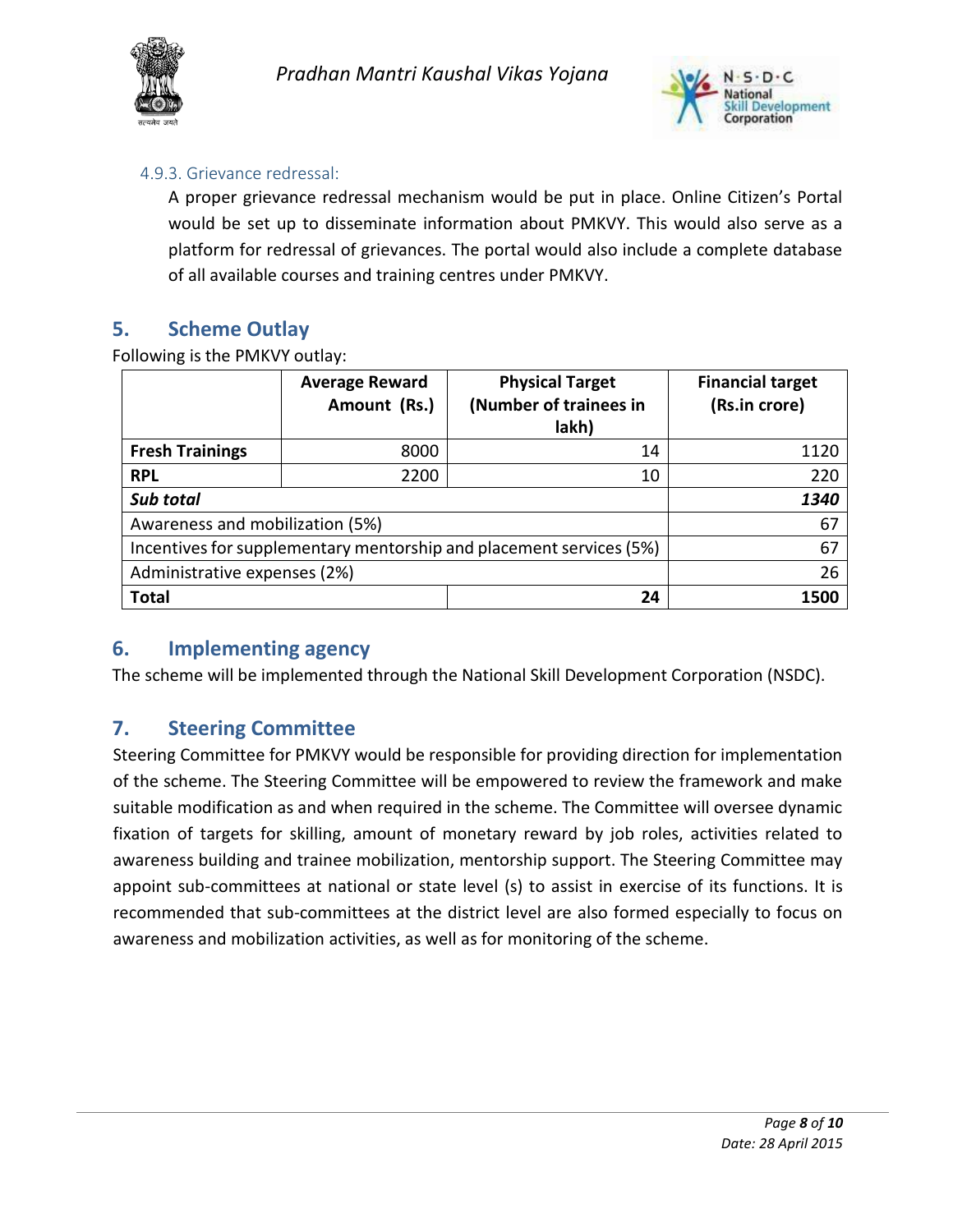



## **Annexure 1**

#### **Definitions**

- a) **NSDC –** The National Skill Development Corporation (NSDC) has been instituted to foster private sector initiatives in skill development. It is a Private Public Partnership (PPP) organization with representatives of Government and Industry Associations on its Board.
- b) **SSCs –** Sector Skill Councils (SSCs) are industry-led bodies, who would be responsible for the defining the skilling needs, concept, processes, certification, accreditation of their respective industry sectors. The SSCs shall prescribe the NOSs and QPs for the job roles relevant to their industry, and shall work with the NSDA to ensure that these are in accordance with the NSQF.
- c) **NSQF –** The National Skill Qualification Framework (NSQF), would be a descriptive framework that organizes qualifications according to a series of levels of knowledge, skills and aptitude. These levels are defined in terms of learning outcomes i.e., the competencies which the learners must possess regardless of whether they were acquired through formal, non-formal or informal education and training. It is, therefore, a nationally integrated education and competency based skill framework that will provide for multiple pathways both within vocational education and vocational training and among vocational education, vocational training, general education and technical education, thus linking one level of learning to another higher level to enable a person to acquire desired skill levels, transit to the job market and return to skill development to further upgrade their skill sets.
- d) **NOSs –** National Occupational Standards (NOSs) specify the standard of performance an individual must achieve when carrying out a particular activity in the workplace, together with the knowledge and understanding they need to meet that standard consistently. Each NOS defines one key function in a job role. In their essential form, NOSs describe functions, standards of performance and knowledge/understanding.
- e) **QPs –** A set of NOSs, aligned to a job role, called Qualification Packs (QPs), would be available for every job role in each industry sector. These drive both the creation of curriculum, and assessments. These job roles would be at various proficiency levels,